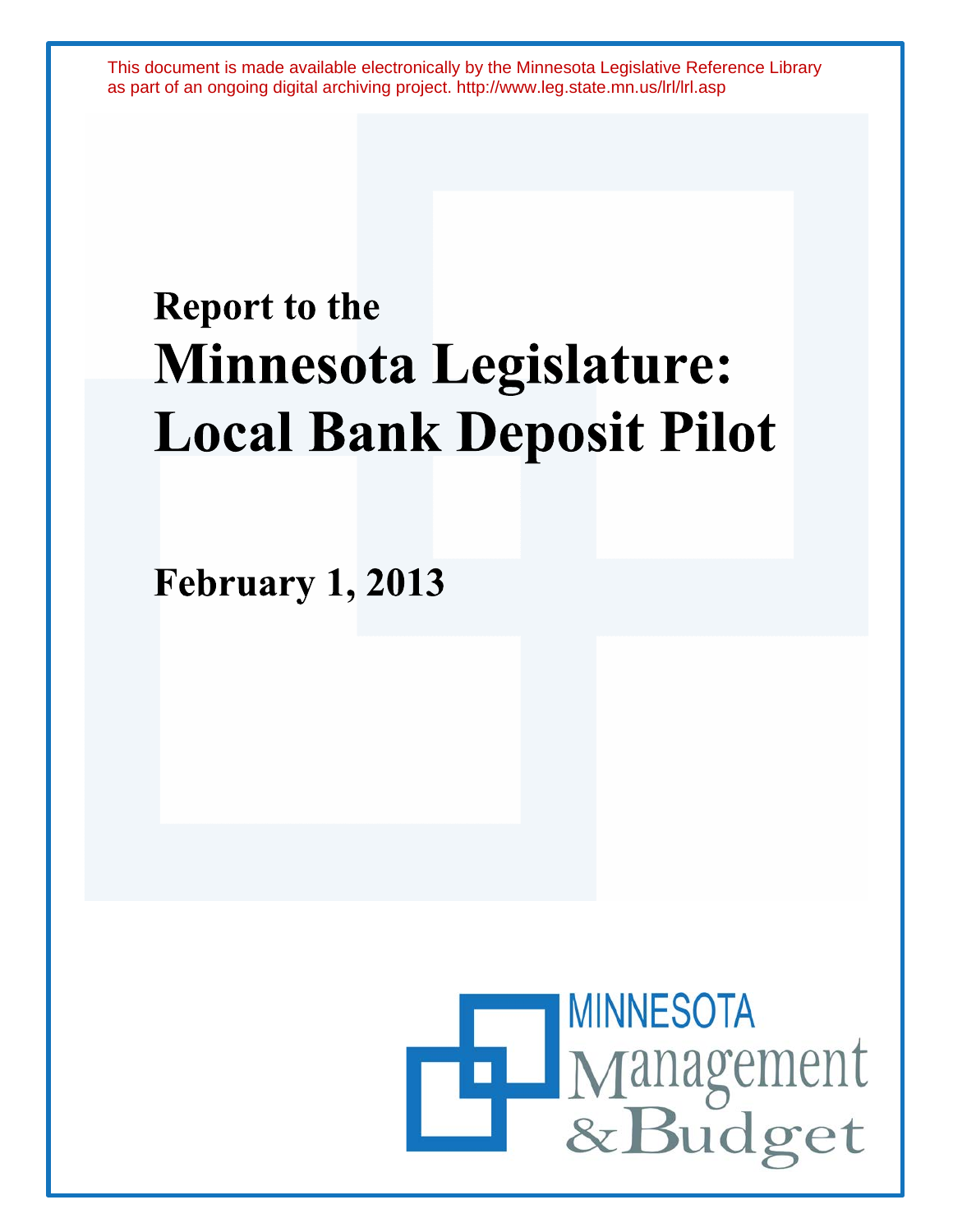

### **Background**

Minnesota Laws of 2010, Chapter 364, Section 33 established a two year pilot project which allowed postsecondary institutions within Minnesota State Colleges and Universities (MnSCU) to transfer some of their reserve deposits to a community financial institution. The intent of this legislation was to increase the use of community financial institutions and to provide wider distribution of the economic benefit of postsecondary reserves. See copy of the legislation in Exhibit A.

Participating colleges and universities were selected by application by the Board of Trustees of MnSCU. The applicants were required to designate one or more community financial institutions with which they would enter into a General Banking Agreement if selected for participation in the pilot program. A community financial institution meant "federally insured bank or credit union, chartered as a bank or credit union by the state of Minnesota or the United States, that is headquartered in Minnesota and that has no more than \$2.5 billion in assets". By December 1, 2010, the MnSCU Board of Trustees was required to notify the commissioner of Management and Budget (MMB) of the participating colleges and universities, the deposit amount for each institution and the associated community financial institutions. The pilot project provided for the transfer of reserves from the period of January 2, 2011 through December 31, 2012.

On December 1, 2010, MMB was provided with a list of the colleges and universities that were selected by the MnSCU Board of Trustees to participate in the pilot program along with the amounts of the reserve funds that could be deposited. See Exhibit B. Although the legislation allowed for up to eight institutions to participate, MnSCU only received interest from seven institutions, five colleges and two universities.

A request for proposal (RFP) was prepared by staff of the Office of the Chancellor of MnSCU with input from participating postsecondary institutions. The RFP required that the financial institutions response include:

- 1. Rate of return (terms and time frames)
- 2. Description of the evaluation and reports that they would provide regarding the effectiveness of this local deposit pilot project.
- 3. Provision of evidence of financial strength.
- 4. Provision of all requirements set forth in the RFP.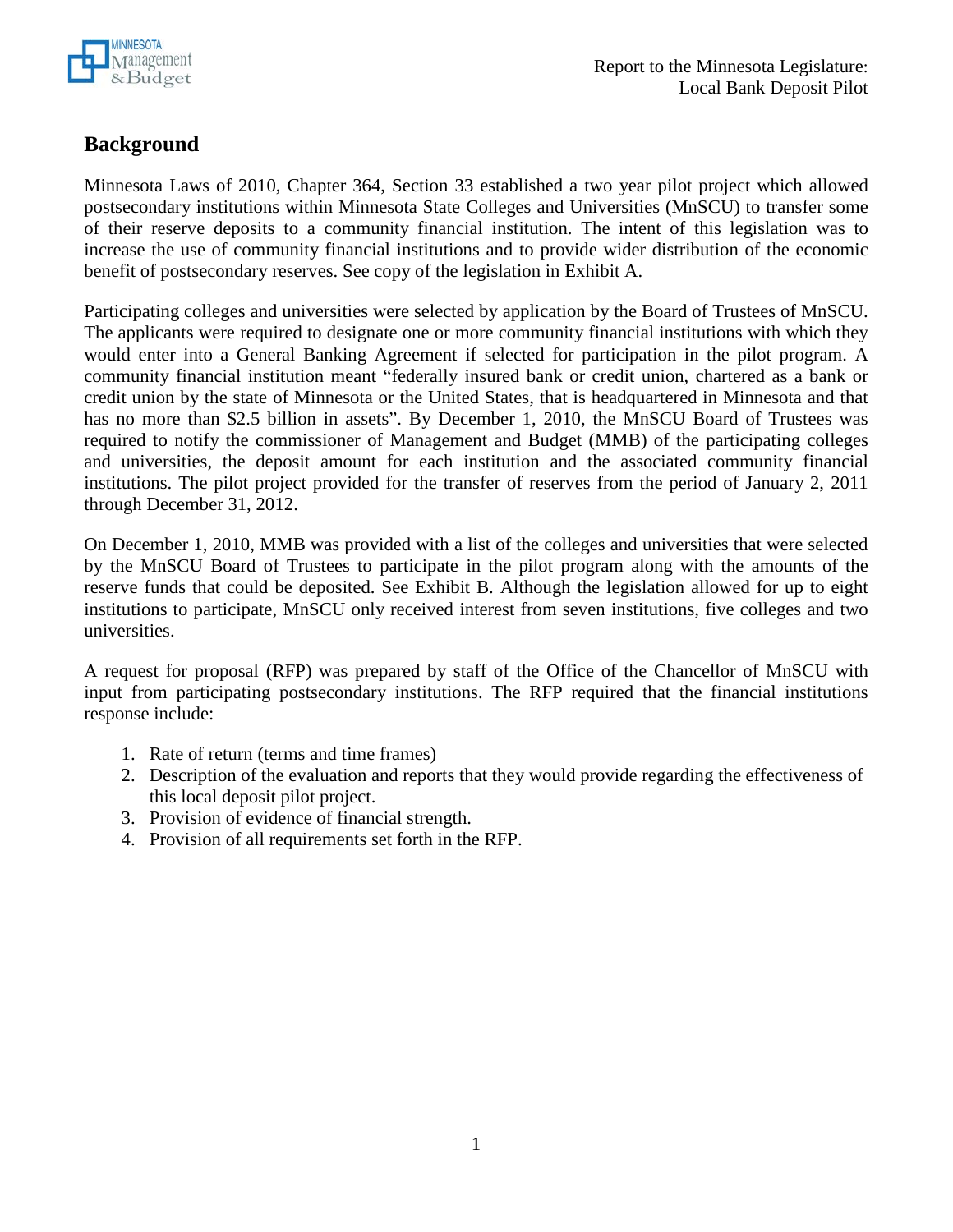

The seven postsecondary institutions that were included in the RFP were:

| <b>INSTITUTION</b>                                     | <b>DEPOSIT AMOUNT</b> |
|--------------------------------------------------------|-----------------------|
| Minnesota West Community and Technical College (Candy, | \$2,100,000           |
| Granite Falls, Pipestone, Worthington, and Jackson)    |                       |
| Hibbing Community College (Hibbing)                    | \$1,000,000           |
| Ridgewater College (Willmar and Hutchinson)            | \$2,100,000           |
| Northwest Technical College (Bemidji)                  | \$600,000             |
| South Central College (Faribault and North Mankato)    | \$500,000             |
| Winona State University (Winona)                       | \$2,200,000           |
| Bemidji State University (Bemidji)                     | \$1,600,000           |
| <b>Total Deposits Available</b>                        | \$10,100,000          |

Individuals representing the financial institutions were notified once the RFP was posted. The participating colleges and universities also contacted their local financial institutions to notify them of the posting.

Four (4) proposals were received to serve three colleges and one university. MnSCU rejected two of the responses; one, because the interest rate of return was lower than what was currently being earned, and the other, because the proposer did not provide the information as requested in the RFP. The following colleges and university negotiated agreements with the following financial institutions:

| <b>INSTITUTION</b>                                     | <b>FINANCIAL INSTITUTION/</b>   |
|--------------------------------------------------------|---------------------------------|
|                                                        | <b>DEPOSIT AMOUNT</b>           |
| Minnesota West Community and Technical College (Candy, | First State Bank/\$2,100,000    |
| Granite Falls, Pipestone, Worthington, and Jackson)    |                                 |
| Northwest Technical College (Bemidji)                  | Security State Bank/\$600,000   |
| Bemidji State University (Bemidji)                     | Security State Bank/\$1,600,000 |
| Total                                                  | \$4,300,000                     |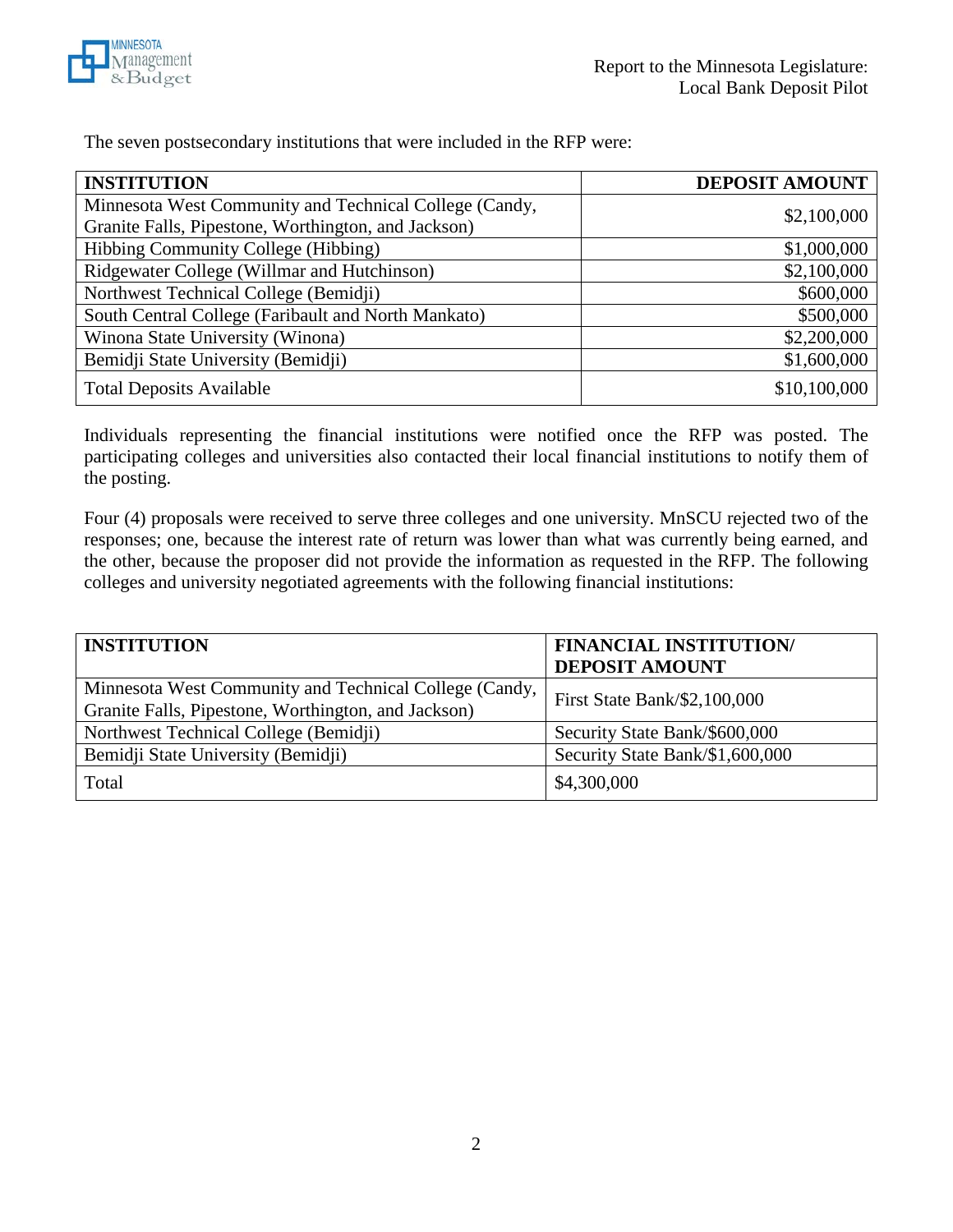

## **EVALUATION**

Minnesota Laws of 2010, Chapter 364, Section 33, subd. 4 required:

The commissioner of management and budget and the board of trustees shall independently evaluate the effectiveness or harm of the local deposit pilot project in increasing the use of community financial institutions and providing wider distribution of the economic benefits of the deposit of postsecondary reserves. Each evaluation must include the participating colleges, universities and community financial institutions. The commissioner of management and budget and the board shall report on the pilot project evaluation to the appropriate committees of the legislature by February 1, 2013, with recommendations on the future implementation of the pilot project.

In the summer of 2012, staff at MMB worked collaboratively with staff from MnSCU to develop surveys for the colleges and the university and the financial institutions that were participating in the pilot program. This method was chosen for two reasons. One, this prevented the colleges, the university, and financial institutions from having to complete two similar surveys. Two, the financial institutions would only be able to answer questions from the postsecondary institutions with which they had banking relationships. Staff of the Office of the Chancellor of MnSCU provided the financial institutions and the colleges and universities with their respective survey questions. The survey results compiled by MnSCU were shared with MMB for purposes of this evaluation and are attached as Exhibit C.

#### **RESULTS**

As stated in the beginning of this report, the intent of this legislation was to increase the use of community financial institutions and to provide wider distribution of the economic benefit of postsecondary reserve balances.

The MnSCU institutions that participated in the pilot program benefited from this program by being able to earn higher interest rates than those they were earning from the balances held in the state treasury. For two postsecondary institutions, the personal banking relationship was conducive to conducting business and getting questions answered. The perception from two of the postsecondary institutions indicated a lack of trust between the MnSCU institutions and the financial institution due to the unbalanced nature of the agreement, particularly in the area of the termination terms as well as the interest rates. All three of the postsecondary institutions indicated that the legislation was well-received by the financial institutions, and one of the postsecondary institutions expressed interested in continuing and expanding the program. In general, this pilot program did increase the use of community financial institutions.

The financial institutions had a total of \$4.3 million of MnSCU reserves on deposit. Because of these additional deposits, both financial institutions were able to assist in economic development in their respective communities. In northwest Minnesota, the bank was able to finance the expansion of a local cooperative grocery store and an independent manufacturing firm. In southwest Minnesota, the financial institution assisted in the start-up of a number of new business and employment opportunities. Both financial institutions mentioned that the volume of paper work was large and complex requiring explanations. In general, the financial institutions were able to finance economic benefit to the communities as a result of the reserve balances of the MnSCU institutions. According to the financial institutions, they had increased deposits to spend on local economic investments.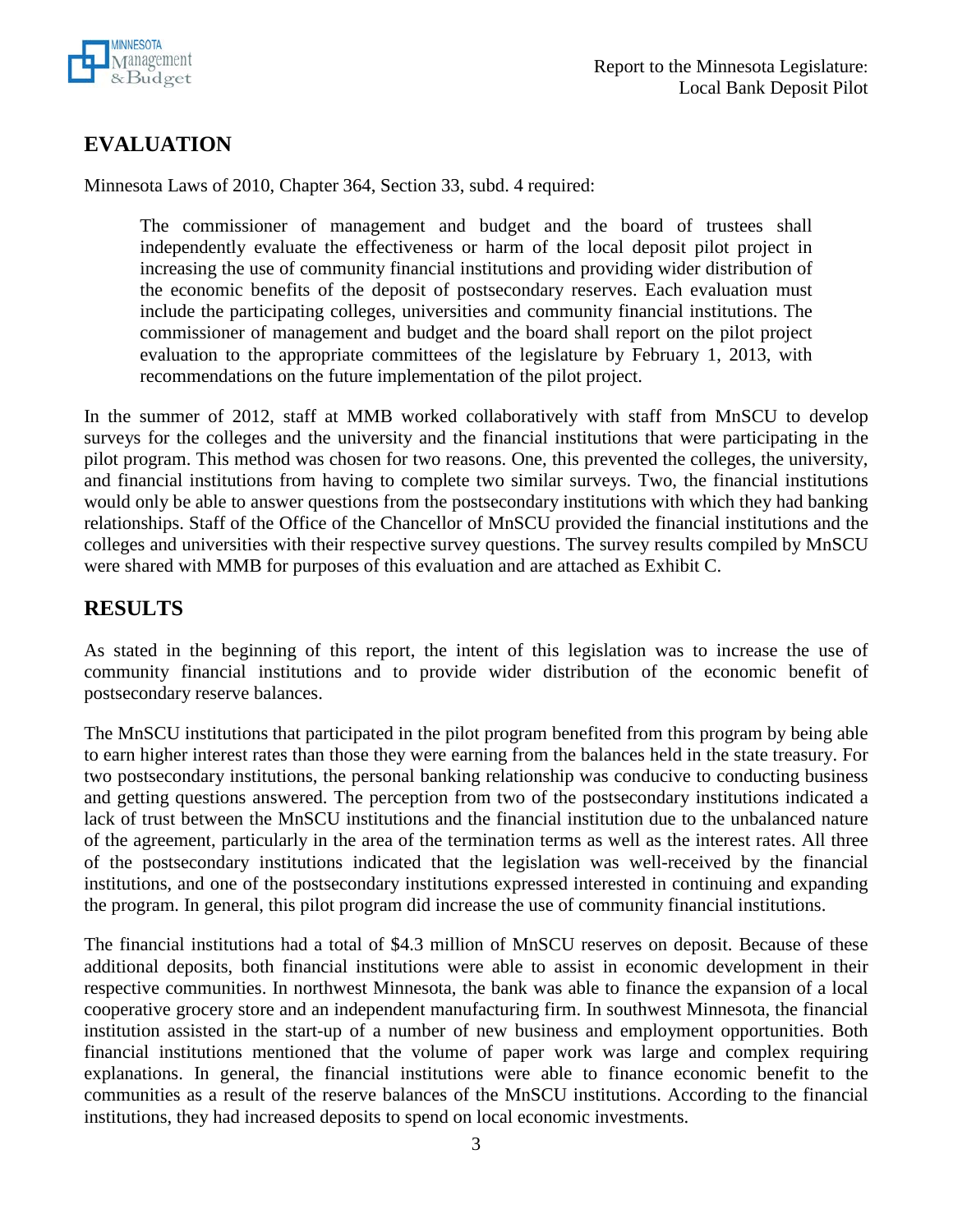

### **RECOMMENDATIONS AND FUTURE CONSIDERATIONS**

Given the initial success of meeting the legislative intent with a limited number of partners, MMB would recommend continuing the pilot program with MnSCU and its local financial institutions for another two years with additional reporting requirements to better track the economic development benefits. The documentation, including the request for proposal and the agreement between the colleges and universities and the financial institution, is already in place.

Continuing with this program does require future considerations:

- Given current market conditions, i.e. very low interest/investment rates, as the MnSCU institutions experienced through its RFP process, there could be limited interest rate benefits.
- Financial institutions are experiencing increased banking regulations under the Dodd–Frank Wall Street Reform and Consumer Protection Act signed into law in 2010. For community banks, there are a number of new regulatory initiatives arising from the Act. The most critical initiatives will be those concerning capital requirements and consumer lending. In addition, strengthened capital requirements and introduced liquidity requirements are going to be implemented under Basel III. Basel III is a new set of banking rules developed by the Basel Committee on Banking Supervision of BIS (Banks of International Settlement). Dodd-Frank and Basel III could result in more expensive costs of banking and/or fewer financial institutions wanting to participate.
- As mentioned by one of the financial institutions, the state's banking partner, as well as a state agency that works with community banks to encourage economic development, there are healthy banks in the state that have the available cash but there are fewer opportunities to lend the money due to new regulations, capital reserve requirements, and lower demand for capital.
- In order to establish stronger relationship with the financial institution, MnSCU may want to consider allowing more balance in the termination terms. The state agreement for depository services allows for either party to terminate with or without cause by giving sixty (60) day notice. Under the negotiated MnSCU agreements, MnSCU was required to give only 31-day notice and the financial institution was required to give 181-day notice.
- Both MnSCU and MMB should explore what some of the complexities were in making the balance transfer from the state treasury to the local financial institutions so processes can continue to improve.

#### **SUMMARY**

Minnesota Laws of 2010, Chapter 364, Section 33 established a two year pilot project which allowed postsecondary institutions within MnSCU to transfer some of their reserve deposits to a community financial institution. The intent of this legislation was to increase the use of community financial institutions and to provide wider distribution of the economic benefit of postsecondary reserves.

Postsecondary institutions were selected by application to the MnSCU Board of Trustees and the financial institutions were selected through a request for proposal process.

The postsecondary institutions that participated in the pilot were able to increase the use of the community financial institutions and benefited from higher interest rates than they would have otherwise earned. One postsecondary institution was interested in continuing and expanding the program. With the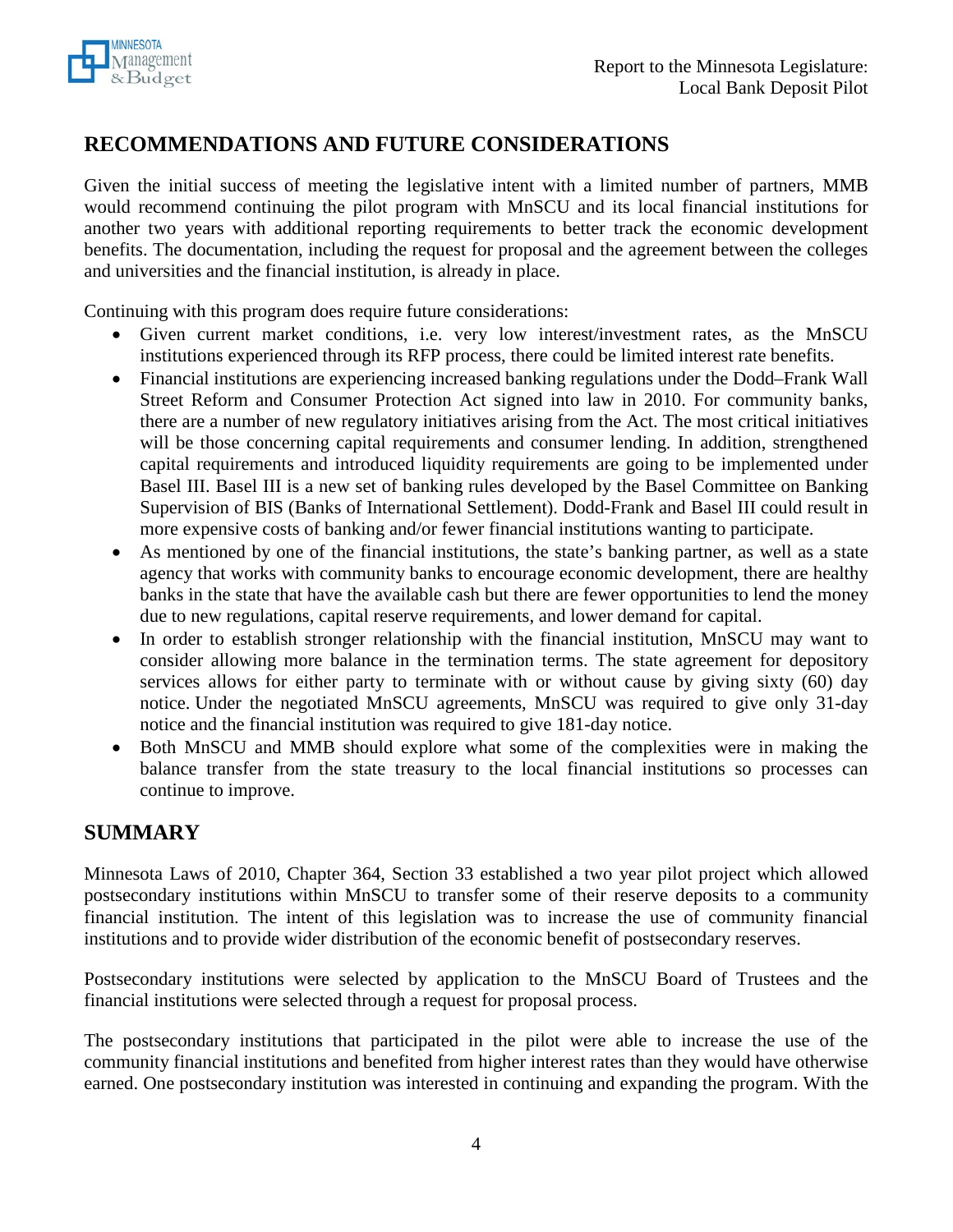

increased deposits, the financial institutions were able to assist in economic development projects in their respective communities.

It is the recommendation of MMB that the pilot continue for another two years with additional reporting requirements to better track the economic development benefits.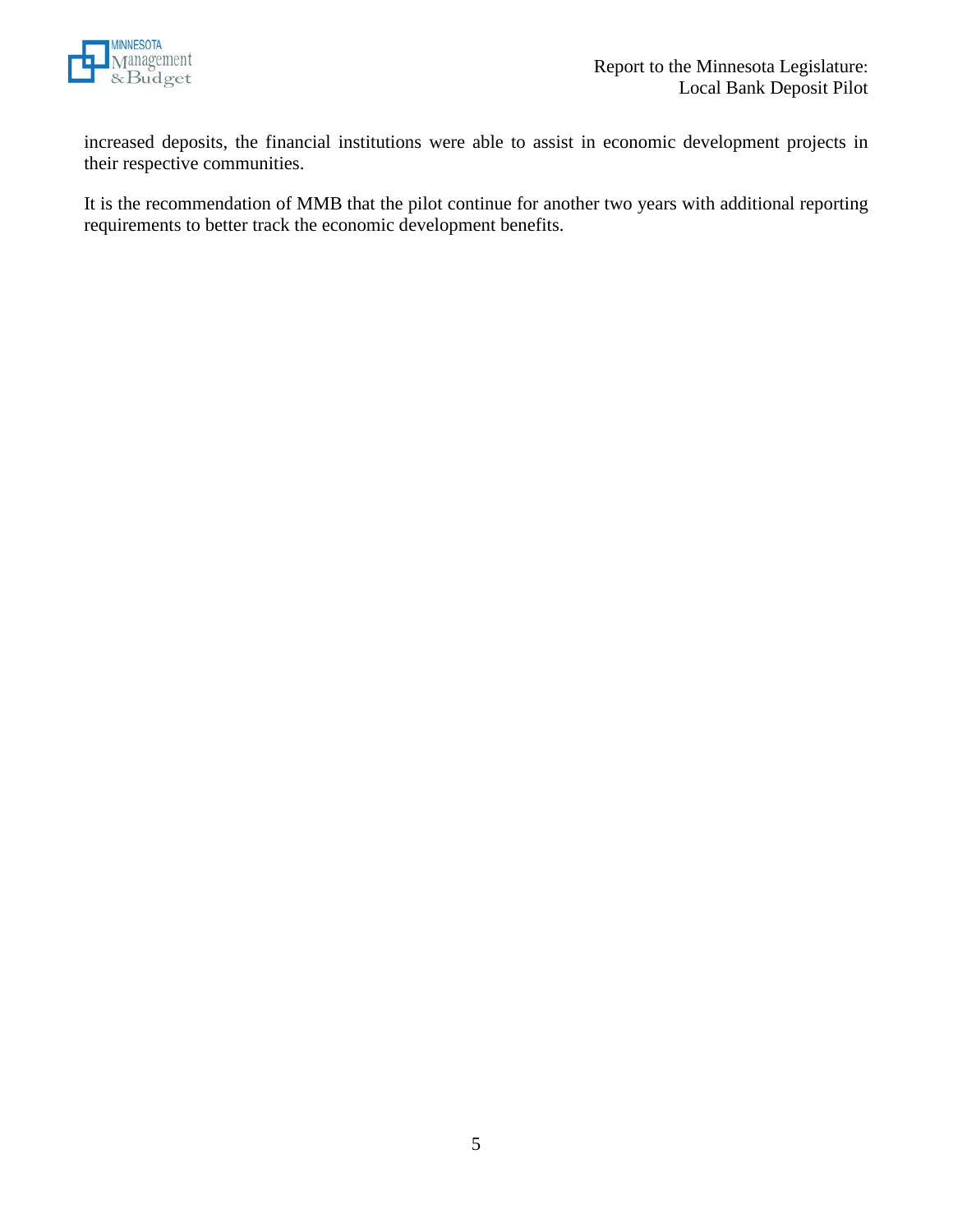

### **EXHIBIT A**

Minnesota Laws of 2010, Chapter 364, Section 33

#### Sec. 33. **PILOT PROJECT; LOCAL DEPOSIT OF RESERVES OF MINNESOTA STATE COLLEGES AND UNIVERSITIES.**

Subdivision 1. **Establishment.** To increase the distribution of potential economic benefit of deposits of reserve funds of the institutions of Minnesota State Colleges and Universities, a pilot project is established to transfer certain reserve deposits of selected institutions from the state treasury to a community financial institution. Notwithstanding Minnesota Statutes, section 16A.27, by January 2, 2011, the commissioner of management and budget shall transfer the specified amount of board-required reserve funds of colleges and universities selected by the board of trustees under subdivision 2, to a community financial institution designated for each of the participating colleges and universities.

Subd. 2. **Participating colleges and universities.** By August 15, 2010, colleges and universities may apply to the Board of Trustees of Minnesota State Colleges and Universities for participation in the pilot project. Each applicant must designate one or more community financial institutions for the deposit of a specified amount of board-required reserves, with the terms of the deposit for each designated community financial institution. The designated community financial institution must be located in the geographic area of a participating campus. From the applicants, the board shall select up to eight postsecondary institutions to participate in the local deposit pilot project. In making its selection, the board must consider the size of the institution's reserves and the terms offered by the designated community financial institutions. Unless there are not sufficient applicants, two-year and four-year institutions must be selected to participate in the pilot project and the majority of the selected institutions must be located in greater Minnesota. By December 1, 2010, the board must notify the commissioner of management and budget of the participating colleges and universities, the deposit amount for each institution and the associated community financial institutions. The pilot project shall provide for the transfer of deposits for no more than the period January 2, 2011, to December 31, 2012.

Subd. 3. **Community financial institution.** As used in this section, "community financial institution" means a federally insured bank or credit union, chartered as a bank or credit union by the state of Minnesota or the United States, that is headquartered in Minnesota and that has no more than \$2,500,000,000 in assets.

Subd. 4. **Evaluation and report.** The commissioner of management and budget and the board of trustees shall independently evaluate the effectiveness or harm of the local deposit pilot project in increasing the use of community financial institutions and providing wider distribution of the economic benefit of the deposit of postsecondary reserves. Each evaluation must include the participating colleges, universities, and community financial institutions. The commissioner of management and budget and the board shall report on the pilot project evaluation to the appropriate committees of the legislature by February 1, 2013, with recommendations on the future implementation of the pilot project.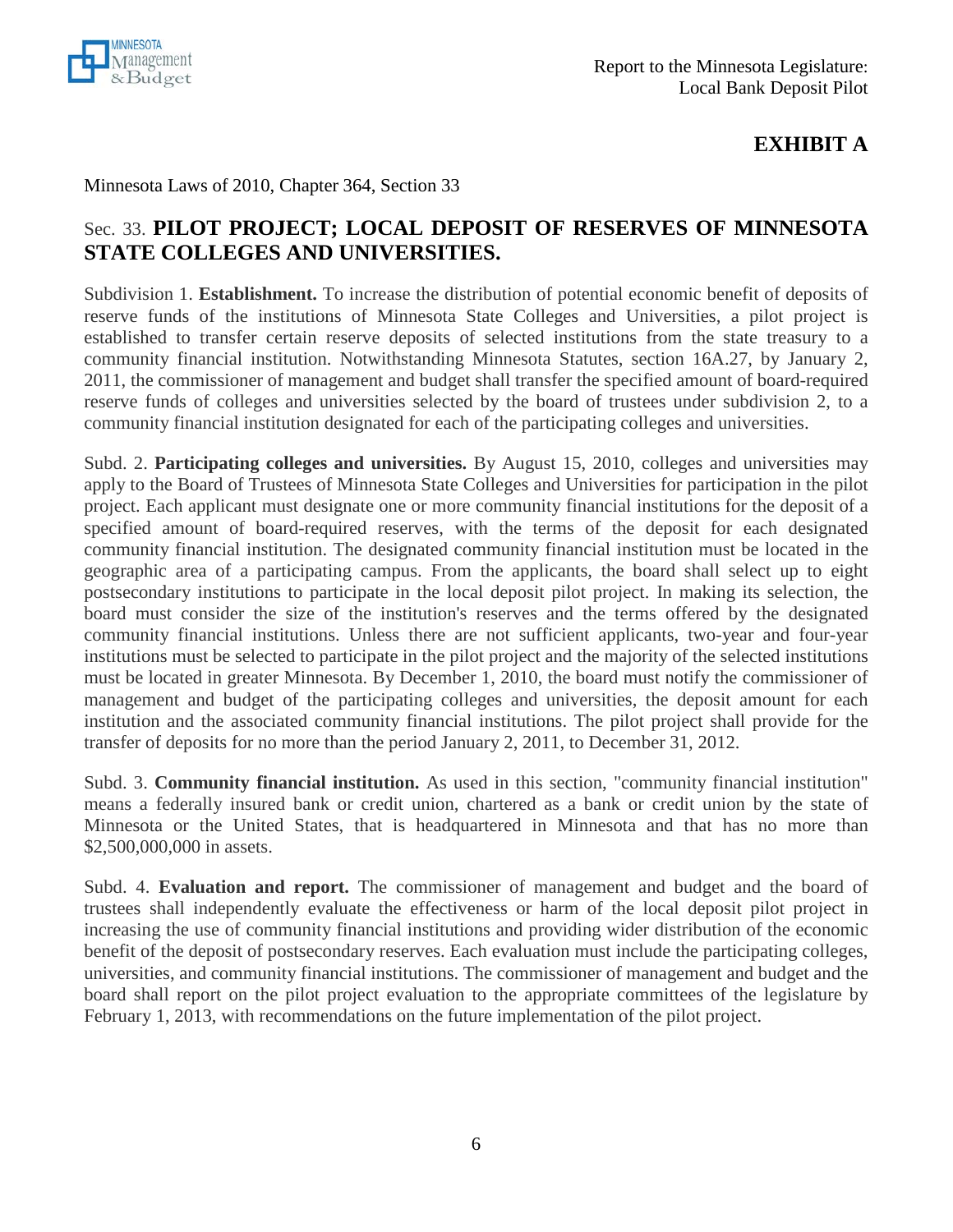

WELLS FARGO PLACE

30 7th ST. E., SUITE 350

ST. PAUL, MN 55101-7804

ph 651.296.8012

 $\frac{1}{12}$  651.297.5550

www.mnscu.edu



Minnesota **STATE COLLEGES** & UNIVERSITIES

#### MEMORANDUM

| Date: | November 29, 2010        |
|-------|--------------------------|
| To:   | Tom Hanson, Commissioner |
| From: | Laura M. King            |

Vice Chancellor - Chief Financial Officer

OFFICE OF THE CHANCELLOR

**FINANCE DIVISION** 

Subject: Notification of Local Bank Deposit Pilot Institutions

Minnesota Laws of 2010, Chapter 364, Section 33 provides that the Minnesota State Colleges and Universities will conduct a pilot for up to eight institutions for the deposit of reserve funds with community financial institutions to increase the distribution of potential economic benefits throughout the state. Per law, this letter is to inform you of the participating colleges and university, the deposit amount for each institution, and the associated community financial institutions.

Currently the following three institutions are finalizing agreements with their local community financial institutions and will be ready to transfer funds from the state treasury to the local banks as required in the law on January 2, 2011:

Bemidji State University with Security Bank - \$1,600,000 Northwest Technical College-Bemidji with Security Bank - \$600,000 Minnesota West Community and Technical College with First State Bank Southwest - \$2,100,000.

Please see the attached report presented in September to our Board of Trustees for further details on the process used. If you have further questions please contact myself or Judy Borgen, Associate Vice Chancellor Budget.

Attachment c: Kerstin Larson

The Minnesota State Colleges and Universities System is an Equal Opportunity employer and educator.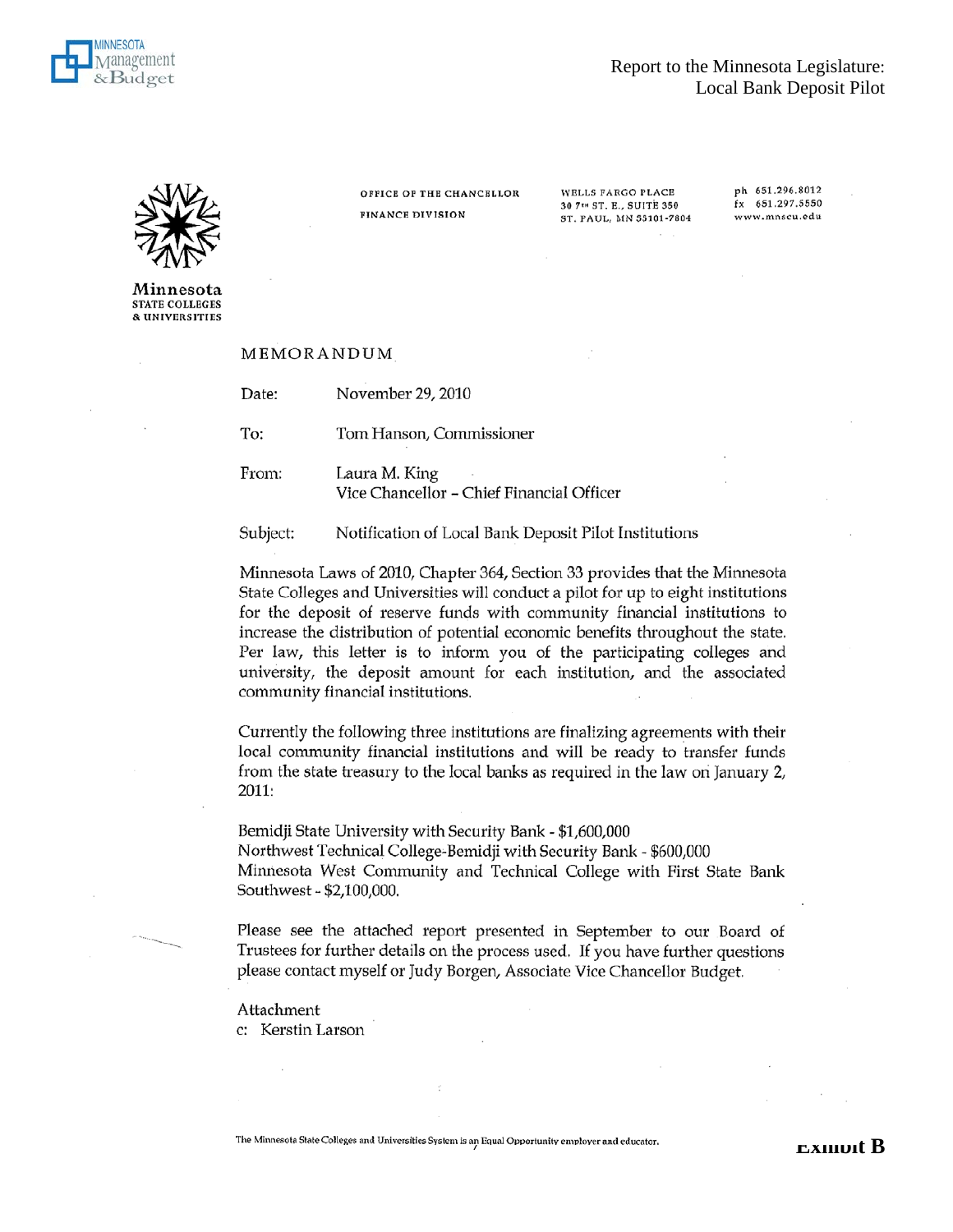

#### **Banking Pilot Evaluation Survey EXHIBIT C October 2012**

| <b>Question:</b>                                                                                                                                                                                                                             | <b>Security Bank USA (BSU)</b>                                                                                                                                                                                                                                                   | <b>Security Bank USA (NWTC)</b>                                                                                                                                                                                                                                                  | First State Bank SW (MnWest)                                                                                                                                                                                                                                                                                                                                                                                                                                                                                                                                                                                                                                                                                                                                                                                                                                                                                                                        |
|----------------------------------------------------------------------------------------------------------------------------------------------------------------------------------------------------------------------------------------------|----------------------------------------------------------------------------------------------------------------------------------------------------------------------------------------------------------------------------------------------------------------------------------|----------------------------------------------------------------------------------------------------------------------------------------------------------------------------------------------------------------------------------------------------------------------------------|-----------------------------------------------------------------------------------------------------------------------------------------------------------------------------------------------------------------------------------------------------------------------------------------------------------------------------------------------------------------------------------------------------------------------------------------------------------------------------------------------------------------------------------------------------------------------------------------------------------------------------------------------------------------------------------------------------------------------------------------------------------------------------------------------------------------------------------------------------------------------------------------------------------------------------------------------------|
| 1. What was the average<br>daily balance(s) in the<br>account(s)?                                                                                                                                                                            | \$1,630,879.88                                                                                                                                                                                                                                                                   | \$611,579.94                                                                                                                                                                                                                                                                     | \$2,118,900                                                                                                                                                                                                                                                                                                                                                                                                                                                                                                                                                                                                                                                                                                                                                                                                                                                                                                                                         |
| 2. What were the collateral<br>requirements for the<br>college/university<br>deposits, and what<br>collateral did your<br>institution provide to meet<br>these requirements?                                                                 | 100% coverage of the balances<br>on deposit.<br>Security Bank <sup>USA</sup> used letters of<br>credit through Federal Home<br>Loan Bank as collateral.                                                                                                                          | 100% coverage of the balances<br>on deposit.<br>Security Bank <sup>USA</sup> used letters of<br>credit through Federal Home<br>Loan Bank as collateral.                                                                                                                          | The collateral requirements were to<br>provide collateral on the deposit that is<br>in excess of the FDIC coverage. Some of<br>the bank's investment securities are used<br>as collateral.                                                                                                                                                                                                                                                                                                                                                                                                                                                                                                                                                                                                                                                                                                                                                          |
| 3. How were the funds<br>deposited in your bank<br>used? Were they<br>compensating balances or<br>were they invested in the<br>community? If invested<br>in the community, please<br>provide details.                                        | Due to the economic conditions,<br>the bank has experienced<br>higher deposit levels and<br>lower loan demand during the<br>period of this pilot program.<br>However, we did invest a<br>portion of the dollars in the<br>community. Please refer to the<br>response to item #4. | Due to the economic conditions,<br>the bank has experienced higher<br>deposit levels and lower loan<br>demand during the period of<br>this pilot program. However, we<br>did invest a portion of the<br>dollars in the community.<br>Please refer to the response to<br>item #4. | First State Bank Southwest invested the<br>funds from MN West Community and<br>Technical College into the communities<br>resulting in a number of new business<br>startups and employment opportunities.<br>Fortunately and totally unplanned, these<br>projects were in Worthington and<br>Pipestone, who happen to both have<br>MNSCU campuses. One of our<br>Worthington Projects was a \$632,000.00<br>new start up adult daycare service to the<br>Southwest MN region. We were able to<br>collaborate with the City of<br>Worthington, Southwest Initiative<br>Foundation, and SBA to make this<br>project possible. The Pipestone project<br>was a \$400,000.00 commercial building<br>purchase and remodel project for a<br>young entrepreneur to create new shared<br>offices for an Abstracting business, his<br>Real Estate Company and Insurance<br>Agency.<br>These are just a few examples of ways<br>we invested the MNSCU deposits. |
| 4. Did the college/university<br>deposits enable your bank<br>to accomplish a wider<br>distribution of local<br>economic benefit? If so,<br>how much and in what<br>way? Please describe and<br>quantify specific local<br>economic benefit. | The college/university deposits<br>helped enable us to finance a<br>local cooperative grocery<br>store's large expansion and an<br>independent manufacturing<br>firm's expansion in our<br>community.                                                                            | The college/university deposits<br>helped enable us to finance a<br>local cooperative grocery<br>store's large expansion and an<br>independent manufacturing<br>firm's expansion in our<br>community.                                                                            | Yes, First State Bank Southwest did<br>provide additional economic<br>development benefit to the area with<br>these funds. In the Worthington example<br>above, the project complete provided 2<br>full time and 5 part time jobs with an<br>estimated annual payroll of<br>approximately \$320,000.00. Local<br>contractors did all the work providing a<br>stimulus to the local economy. The new<br>construction will provide an increased<br>tax revenue to the local city, county and<br>school district of over \$30,000.00.                                                                                                                                                                                                                                                                                                                                                                                                                  |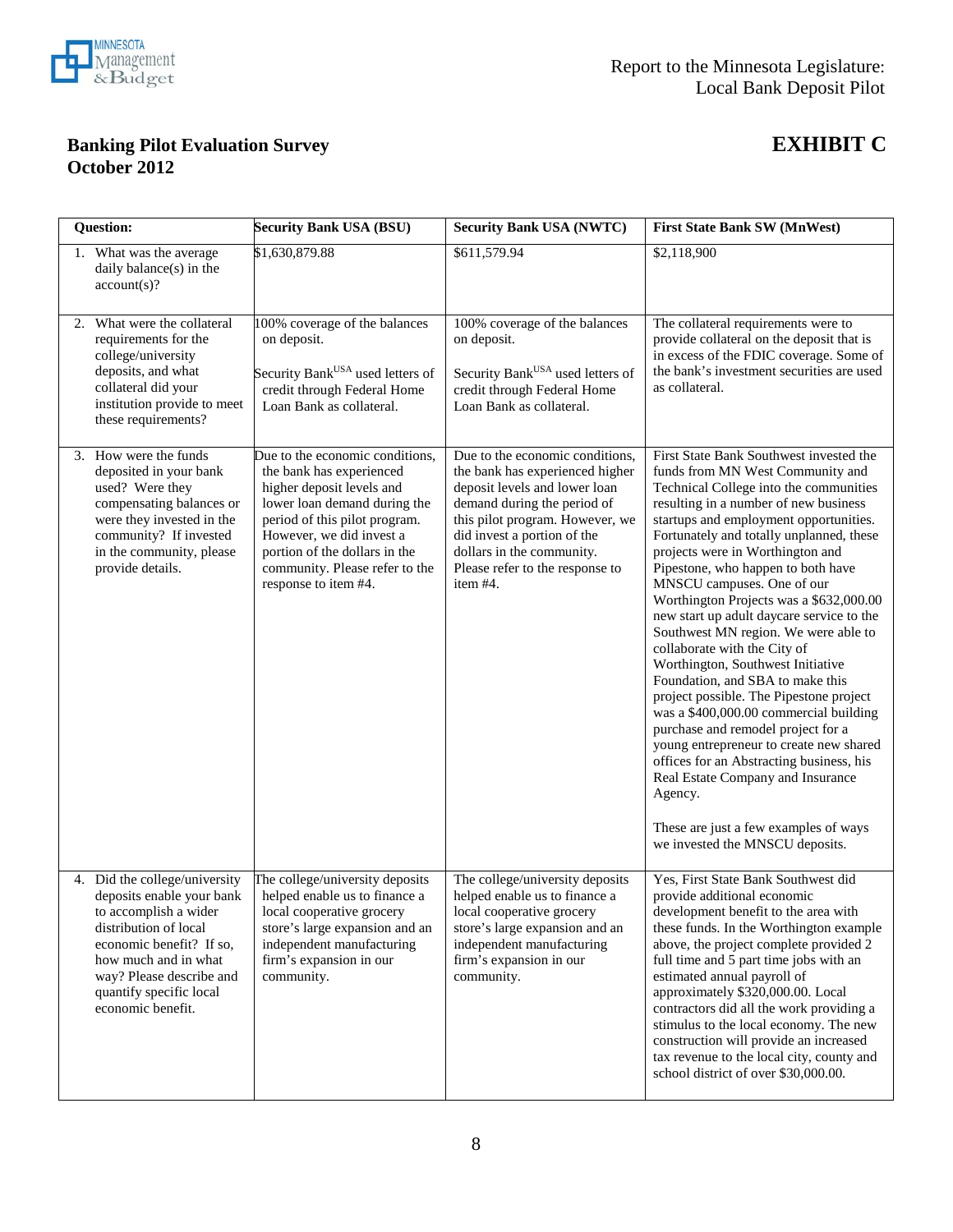

| <b>Ouestion:</b>                                                                                                                                                       | <b>Security Bank USA (BSU)</b>                                                                                                                                                                                                                             | <b>Security Bank USA (NWTC)</b>                                                                                                                                                                                                                            | <b>First State Bank SW (MnWest)</b>                                                                                              |
|------------------------------------------------------------------------------------------------------------------------------------------------------------------------|------------------------------------------------------------------------------------------------------------------------------------------------------------------------------------------------------------------------------------------------------------|------------------------------------------------------------------------------------------------------------------------------------------------------------------------------------------------------------------------------------------------------------|----------------------------------------------------------------------------------------------------------------------------------|
| 5. How would you<br>categorize your<br>experience with the<br>program from an<br>administrative and<br>regulatory perspective?<br>Was it easy or difficult?<br>How so? | The general banking agreement<br>that we signed, was large and<br>needed explanations. Bill<br>Maki, VP for Finance and<br>Administration helped work<br>through that process, however<br>consideration for a more<br>simplified form would be<br>helpful. | The general banking agreement<br>that we signed, was large and<br>needed explanations. Bill Maki,<br>VP for Finance and<br>Administration helped work<br>through that process, however<br>consideration for a more<br>simplified form would be<br>helpful. | It was overall on the easy side. The<br>process went well after all the paper<br>work needed on the state side was<br>completed. |
| Would you recommend<br>6.<br>any changes to the<br>program? Please provide<br>details.                                                                                 | We would recommend a shorter<br>time between the bid and<br>closing of the agreement and a<br>less cumbersome general<br>banking agreement.                                                                                                                | We would recommend a shorter<br>time between the bid and<br>closing of the agreement and a<br>less cumbersome general<br>banking agreement.                                                                                                                | No, unless there could be less<br>requirements or agreements needed on<br>the state college part of the transaction.             |
| 7. Are there other things you<br>would like to share about<br>your experience with this<br>pilot program?                                                              |                                                                                                                                                                                                                                                            |                                                                                                                                                                                                                                                            |                                                                                                                                  |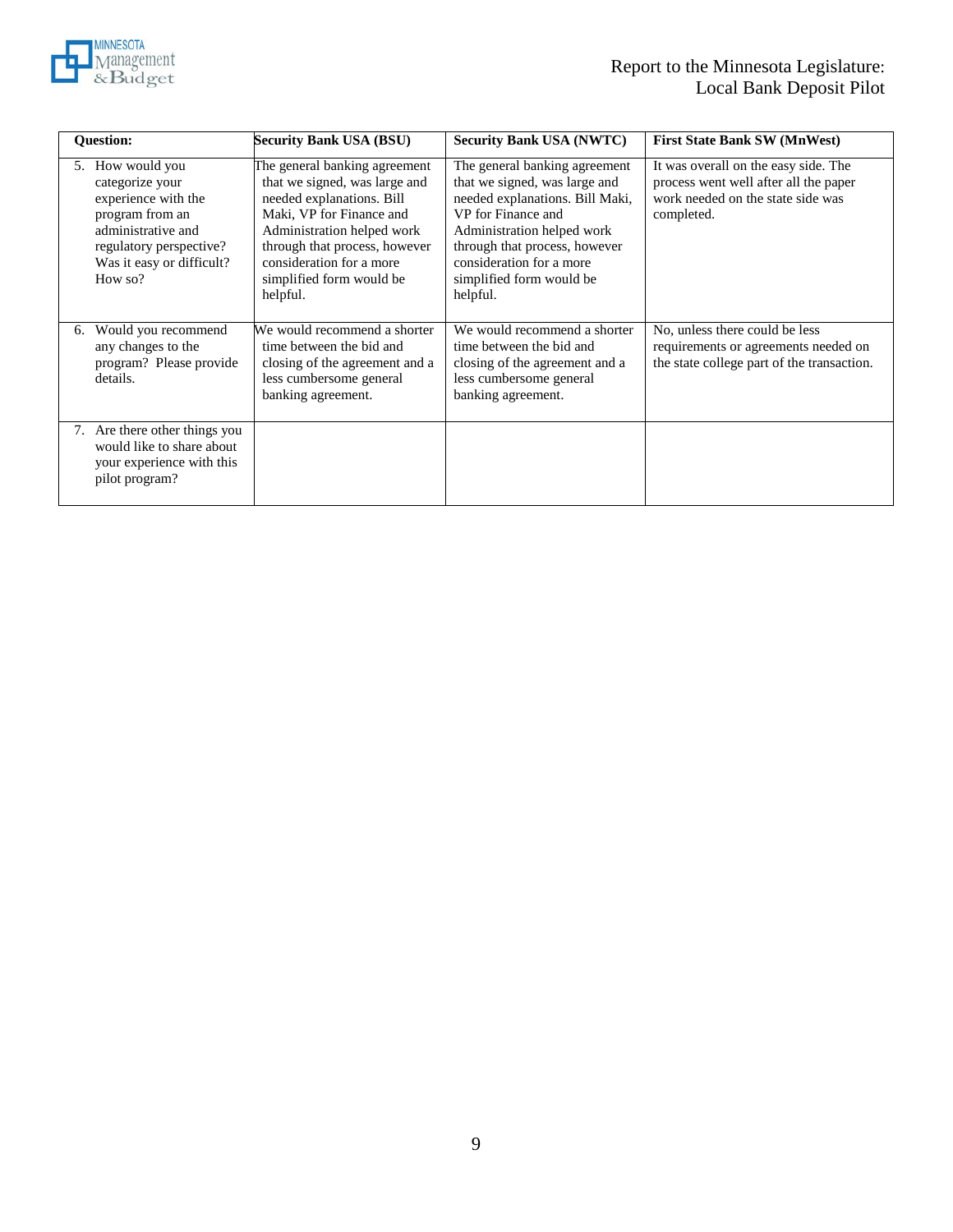

#### **Banking Pilot Evaluation Survey EXHIBIT C October 2012**

### **RESPONSES FROM COLLEGES/UNIVERSITIES**

| <b>Question:</b>                                                                                                                                                                                                                                                                                             | <b>Bemidji State University</b><br>(Security Bank USA)                                                                                                                                                                                                                               | <b>Northwest Technical College</b><br>(Security Bank USA)                                                                                                                                                                                                                            | <b>MnWest</b><br>(First State Bank SW)                                                                                                                                                                                                                                                                                                                                                                                                                                                                                                                                                                                                                                                                                               |
|--------------------------------------------------------------------------------------------------------------------------------------------------------------------------------------------------------------------------------------------------------------------------------------------------------------|--------------------------------------------------------------------------------------------------------------------------------------------------------------------------------------------------------------------------------------------------------------------------------------|--------------------------------------------------------------------------------------------------------------------------------------------------------------------------------------------------------------------------------------------------------------------------------------|--------------------------------------------------------------------------------------------------------------------------------------------------------------------------------------------------------------------------------------------------------------------------------------------------------------------------------------------------------------------------------------------------------------------------------------------------------------------------------------------------------------------------------------------------------------------------------------------------------------------------------------------------------------------------------------------------------------------------------------|
| 1. What were the terms of<br>this pilot relationship<br>with your local bank<br>(length, negotiated rate,<br>$etc$ ?                                                                                                                                                                                         | In January 2011, \$800,000 was<br>invested for 2 years at 1.7% and<br>\$800,000 was invested for 1 year at<br>1.4%. The one year funds were<br>renewed for and additional one year<br>term at 1.05% in January 2012.                                                                 | In January 2011, \$300,000 was<br>invested for 2 years at 1.7% and<br>\$300,000 was invested for 1 year at<br>1.4%. The one year funds were<br>renewed for and additional one year<br>term at 1.05% in January 2012.                                                                 | 2 years - January 2, 2011 through<br>December 31, 2012 with an<br>option to renew; rate was set at<br>0.90% for 2 years                                                                                                                                                                                                                                                                                                                                                                                                                                                                                                                                                                                                              |
| 2. How much was your<br>initial deposit and what<br>was the average daily<br>balance?                                                                                                                                                                                                                        | \$1.6m was deposited in January<br>2011. Average daily balance due to<br>compounded interest was \$1.615m<br>through 6/30/12.                                                                                                                                                        | \$600,000 was deposited in January<br>2011. Average daily balance due to<br>compounded interest was \$607,000<br>through 6/30/12.                                                                                                                                                    | \$2.1 million; interest not added<br>until end of first year (18,900), no<br>additional interest added until the<br>end of year two                                                                                                                                                                                                                                                                                                                                                                                                                                                                                                                                                                                                  |
| 3. How were the funds<br>secured? What were the<br>collateral requirements<br>and how did your local<br>bank meet them?                                                                                                                                                                                      | The bank covered the entire balance<br>of the deposits with a FHLB letter of<br>credit and the coverage has<br>remained intact<br>during the term of the certificates of<br>deposit.                                                                                                 | The bank covered the entire balance<br>of the deposits with a FHLB letter of<br>credit and the coverage has<br>remained intact during the term of<br>the certificates of deposit.                                                                                                    | The bank pledged collateral -<br>FHLMC and FNMA. The<br>agreement was to have 110% at<br>all times. At one time during the<br>term, they attempted to use FDIC<br>coverage which caused an<br>undercollaterization issue; they<br>subsequently resolved this and<br>have maintained the balance in<br>excess since then.                                                                                                                                                                                                                                                                                                                                                                                                             |
| 4. How did this pilot impact<br>the college/ university<br>from a financial<br>perspective?<br>Could your institution<br>have secured a higher<br>return on investments by<br>using another financial<br>institution? What was<br>the opportunity cost, if<br>any, by using local<br>financial institutions? | The University secured the highest<br>rate available based on the responses<br>to the RFP. With the declining<br>interest rate environment, earnings<br>exceeded the cash return rate of the<br>State Treasury funds by 2-3 times<br>the State Treasury average during<br>that time. | The University secured the highest<br>rate available based on the responses<br>to the RFP. With the declining<br>interest rate environment, earnings<br>exceeded the cash return rate of the<br>State Treasury funds by 2-3 times<br>the State Treasury average during<br>that time. | The college invested local funds<br>at rates that varied from 1.5% in<br>March 2011 (the high) to the<br>0.28% in May 2012 (the low).<br>The most recent rate we secured<br>for a CD was 0.65% for 6 months<br>on \$100,000. The rate obtained<br>from this investment of state<br>treasury funds was more than<br>competitive in the long run. State<br>treasury returns averaged .542 for<br>the 15 months from July of 2011<br>through September of 2012. The<br>locally obtained rate of 0.90%<br>provided the college with \$15,360<br>of additional investment income<br>for the two year period (based on<br>the treasury's average return for<br>15 months of that 24 month<br>period). (0.90% - 0.542% X 2.1M<br>X 2 years) |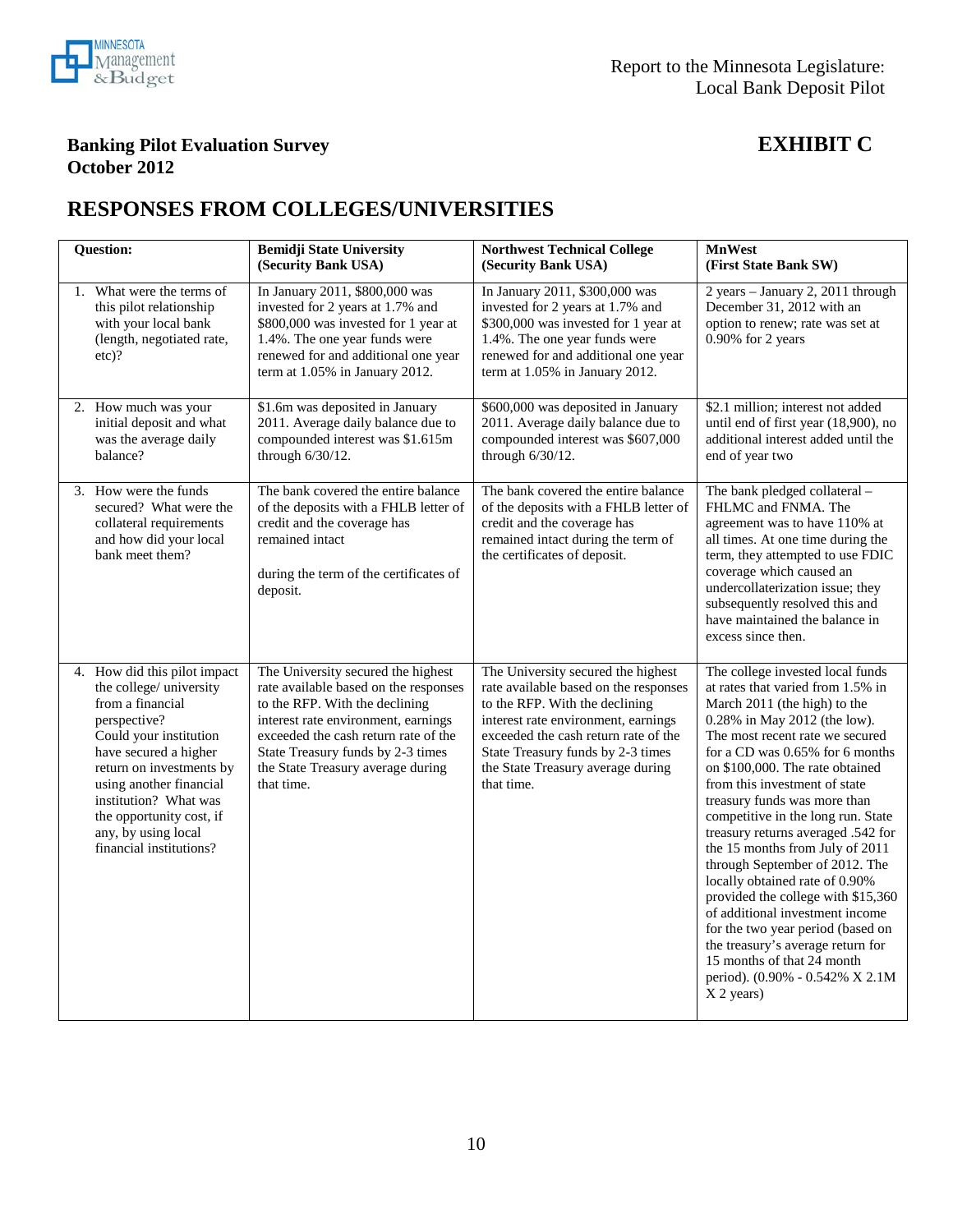

| <b>Question:</b>                                                                                                                                                                                                                                                                                                  | <b>Bemidji State University</b><br>(Security Bank USA)                                                                                                                                                                                                                                                                                                                             | <b>Northwest Technical College</b><br>(Security Bank USA)                                                                                                                                                                                                                                                                                                                          | <b>MnWest</b><br>(First State Bank SW) |                                                                                                                                                                                                                                                                                                                                                                                                                                                                                                                      |
|-------------------------------------------------------------------------------------------------------------------------------------------------------------------------------------------------------------------------------------------------------------------------------------------------------------------|------------------------------------------------------------------------------------------------------------------------------------------------------------------------------------------------------------------------------------------------------------------------------------------------------------------------------------------------------------------------------------|------------------------------------------------------------------------------------------------------------------------------------------------------------------------------------------------------------------------------------------------------------------------------------------------------------------------------------------------------------------------------------|----------------------------------------|----------------------------------------------------------------------------------------------------------------------------------------------------------------------------------------------------------------------------------------------------------------------------------------------------------------------------------------------------------------------------------------------------------------------------------------------------------------------------------------------------------------------|
| 5. How easy or difficult was<br>the program to administer<br>in comparison to the<br>standard processes?<br>Please explain.                                                                                                                                                                                       | The personal banking relationship<br>with Security Bank USA was very<br>conducive to conducting business.<br>Discussions relating to the status of<br>the letter of credit as well as balance<br>inquiries as needed for accruing<br>interest were easily handled.                                                                                                                 | The personal banking relationship<br>with Security Bank USA was very<br>conducive to conducting business.<br>Discussions relating to the status of<br>the letter of credit as well as balance<br>inquiries as needed for accruing<br>interest were easily handled.                                                                                                                 | investments.                           | The college worked through the<br>RFP process. As with all new<br>processes, it compelled more<br>human resources the first time<br>than it would in repeat efforts.<br>The process will now be ready for<br>other System institutions as well.<br>The college doesn't currently use<br>an RFP process for local                                                                                                                                                                                                     |
| 6. a. Do you believe the<br>deposits allowed for<br>wider distribution of<br>economic benefit? If so,<br>how much and in what<br>way? Please describe<br>and quantify specific<br>local economic benefit.<br>b. Did the financial<br>institution communicate<br>such information with<br>your college/university? | We are not sure as there was no<br>direct communication from the<br>financial institution that that was the<br>case.<br>I believe the financial institution had<br>concern that we might withdraw the<br>funds unexpectedly based on the<br>way the contract was written. Our<br>termination notice for the agreement<br>was 30 days' notice while theirs was<br>181 days' notice. | We are not sure as there was no<br>direct communication from the<br>financial institution that that was the<br>case.<br>I believe the financial institution had<br>concern that we might withdraw the<br>funds unexpectedly based on the<br>way the contract was written. Our<br>termination notice for the agreement<br>was 30 days' notice while theirs was<br>181 days' notice. | a.<br>b.                               | Yes, the funds invested<br>in a banking institution<br>provided access to<br>residents and businesses<br>in this region. The bank<br>awarded is located in<br>Worthington, MN,<br>which is noted for its<br>minority population and<br>minority business<br>ownership. The funds<br>made available locally<br>were then accessible to<br>these groups of local<br>citizens.<br>The agreement with the<br>financial institution<br>provides for<br>communication of this<br>information at the close<br>of the pilot. |
| 7. Would you recommend<br>changes to the program?<br>Please provide details.                                                                                                                                                                                                                                      | Yes, I think the contract should be<br>more balanced and not so much in<br>MnSCU's favor. My perception was<br>this imbalance created a reduced<br>sense of trust with the financial<br>institution.                                                                                                                                                                               | Yes, I think the contract should be<br>more balanced and not so much in<br>MnSCU's favor. My perception was<br>this imbalance created a reduced<br>sense of trust with the financial<br>institution                                                                                                                                                                                | No.                                    |                                                                                                                                                                                                                                                                                                                                                                                                                                                                                                                      |